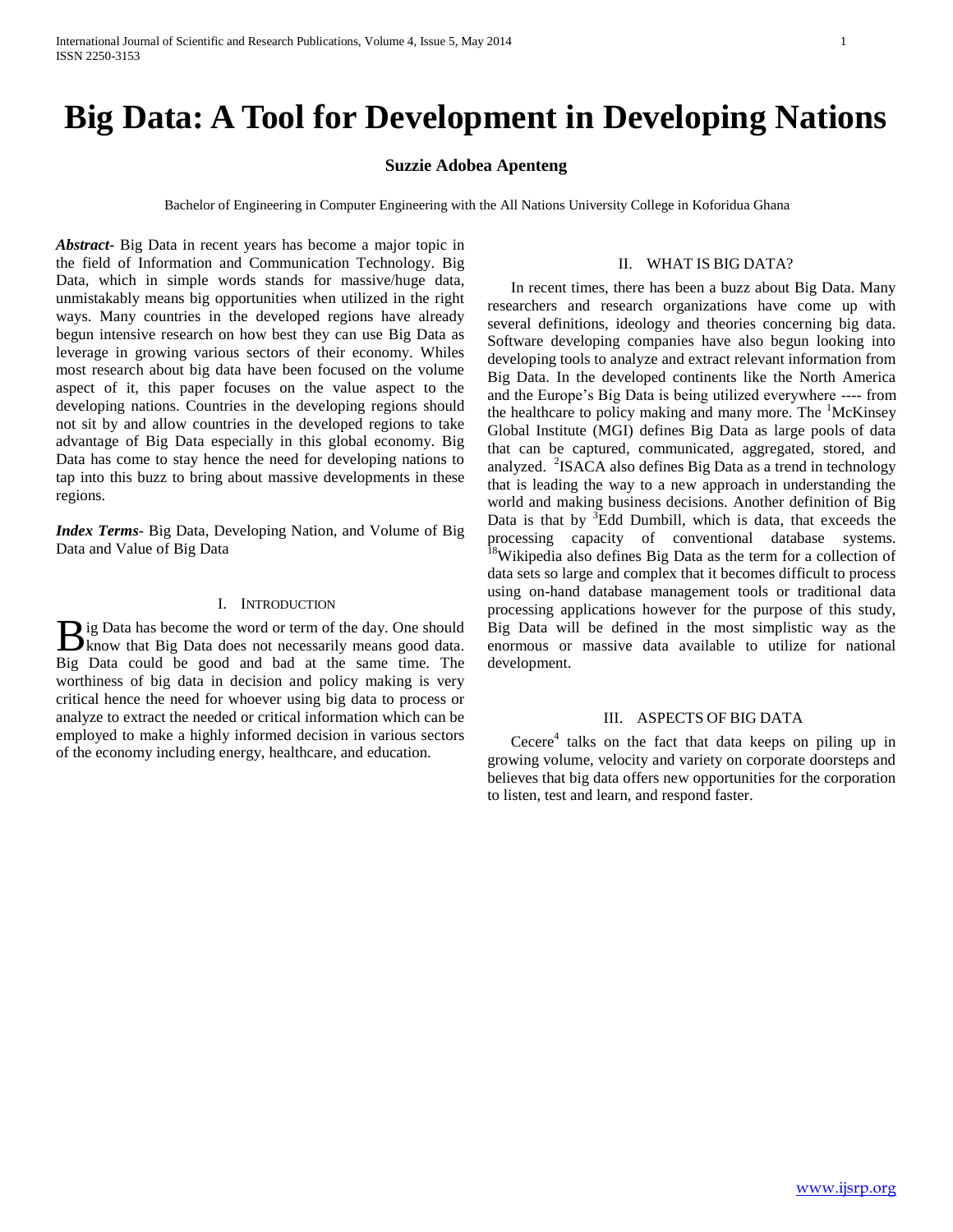

**Figure 1: Aspects of Big Data Source: SAS<sup>17</sup>**

 The seizure of this new opportunity will require a new form of leadership because it can ignite new business models. However, the ignition of new business models cannot just happen by big data itself but through initiatives that must be aligned to business objectives.  $NESSI<sup>8</sup>$  elaborates on the quantum of available data. NESSI<sup>8</sup> believes the amounts of data exploded in the past years were because of new social behaviors, societal transformations as well as the vast spread of software systems. Furthermore,  $NESSI<sup>8</sup>$  also comments on how big data have become an important driver for innovation and growth, thus very important to foster productivity growth in Europe since it will not affect only software-intensive industries but also public services like the health, administration and education sectors.

 The table below summarizes the main aspect and challenges connected to handling different types of large data sets, and explains how Big Data technologies can help solve them  $\arccot\right)$  according to NESSI<sup>8</sup>.

|  | Table 1: Category of the different types of data. Source: |  |  |
|--|-----------------------------------------------------------|--|--|
|  | NESSI <sup>8</sup>                                        |  |  |

| Aspect        | <b>Characteristics</b>                                                                                                                                                                                                                                                  | <b>Challenges and</b><br><b>Technology</b><br><b>Response</b>                                                                                                                                                                                                                                                                                       |              |
|---------------|-------------------------------------------------------------------------------------------------------------------------------------------------------------------------------------------------------------------------------------------------------------------------|-----------------------------------------------------------------------------------------------------------------------------------------------------------------------------------------------------------------------------------------------------------------------------------------------------------------------------------------------------|--------------|
| <b>Volume</b> | visible<br>The<br>most<br>aspect of Big Data,<br>referring to the fact<br>that the amount of $\vert$ created an increase<br>generated data has<br>increased<br>tremendously<br>the<br>past years. However,<br>this is the<br>less<br>challenging aspect in<br>practice. | The the state of the state of the state of the state of the state of the state of the state of the state of the<br>natural<br>expansion<br>0t<br>internet<br>has<br>in the global data<br>production.<br>A<br>response to this<br>situation has been<br>the virtualization of<br>data<br>storage in<br>centres, amplified<br>significant<br>by<br>a | <b>Varie</b> |

| decrease of the cost<br>of<br>ownership<br>through<br>the<br>generalization<br>of<br>the<br>cloud-based<br>solutions.<br>The<br>noSQL<br>database approach<br>response<br>to<br>is<br>a<br>and<br>store<br>query<br>huge volumes<br>of<br>data<br>heavily |
|-----------------------------------------------------------------------------------------------------------------------------------------------------------------------------------------------------------------------------------------------------------|
|                                                                                                                                                                                                                                                           |
|                                                                                                                                                                                                                                                           |
|                                                                                                                                                                                                                                                           |
|                                                                                                                                                                                                                                                           |
|                                                                                                                                                                                                                                                           |
|                                                                                                                                                                                                                                                           |
|                                                                                                                                                                                                                                                           |
|                                                                                                                                                                                                                                                           |
|                                                                                                                                                                                                                                                           |
|                                                                                                                                                                                                                                                           |
|                                                                                                                                                                                                                                                           |
|                                                                                                                                                                                                                                                           |
| distributed                                                                                                                                                                                                                                               |
| The daily addition<br><b>Velocity</b><br>This aspect captures                                                                                                                                                                                             |
| millions<br>growing<br>of<br>οf<br>the<br>data                                                                                                                                                                                                            |
| production<br>connected<br>devices<br>rates.                                                                                                                                                                                                              |
| More and more data<br>(smartphones) will                                                                                                                                                                                                                  |
| produced<br>increase<br>not<br>only<br>and<br>are                                                                                                                                                                                                         |
| must be collected in<br>volume<br>also<br>but                                                                                                                                                                                                             |
| shorter time frames.<br>velocity.                                                                                                                                                                                                                         |
| Real-time<br>data                                                                                                                                                                                                                                         |
| processing                                                                                                                                                                                                                                                |
| platforms are now                                                                                                                                                                                                                                         |
| considered<br>by                                                                                                                                                                                                                                          |
| global companies                                                                                                                                                                                                                                          |
| as a requirement to                                                                                                                                                                                                                                       |
| get a competitive                                                                                                                                                                                                                                         |
| edge<br>With<br>the<br>The                                                                                                                                                                                                                                |
| Variety<br>necessity<br>to<br>multiplication<br>collect and analyze<br>of                                                                                                                                                                                 |
| data sources comes<br>non-structured<br>or                                                                                                                                                                                                                |
| the explosion of data<br>semi-structured                                                                                                                                                                                                                  |
| formats,<br>ranging<br>data goes against                                                                                                                                                                                                                  |
| structured<br>traditional<br>from<br>the                                                                                                                                                                                                                  |
| information to free<br>relational<br>data                                                                                                                                                                                                                 |

text.

model and query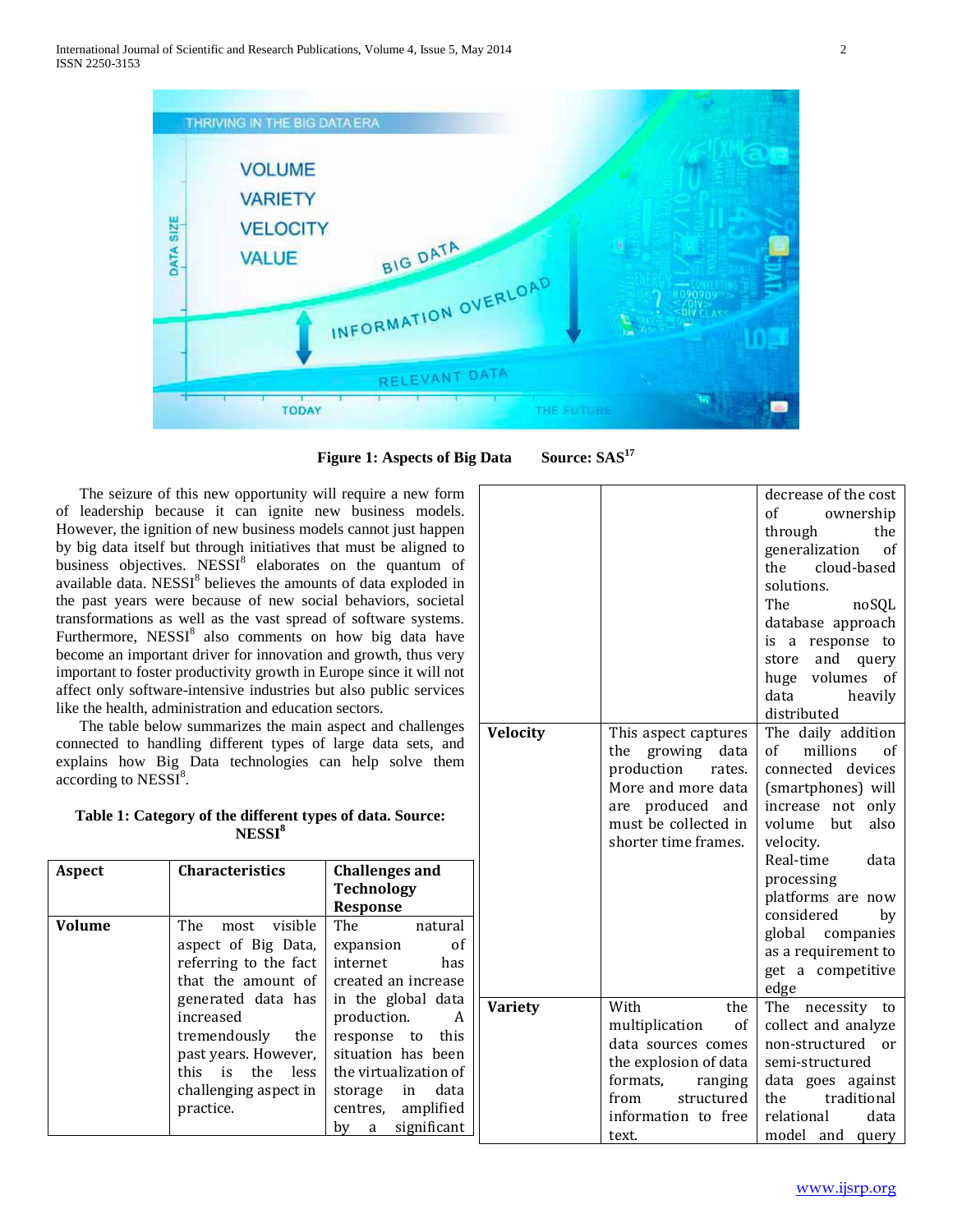|       |                      | languages. This       |
|-------|----------------------|-----------------------|
|       |                      | reality has been a    |
|       |                      | strong incentive to   |
|       |                      | create new kinds of   |
|       |                      | data stores able to   |
|       |                      | support flexible      |
|       |                      | data models           |
| Value | This<br>highly       | Data<br><b>Big</b>    |
|       | subjective aspect    | technologies<br>are   |
|       | refers to the fact   | now<br>seen<br>as     |
|       | that until recently, | enablers to create    |
|       | large volumes of     | or capture value      |
|       | data where recorded  | from otherwise not    |
|       | (often for archiving | fully exploited data. |
|       | or regulatory        | essence, the<br>In    |
|       | purposes) but not    | challenge is to find  |
|       | exploited.           | a way to transform    |
|       |                      | raw data<br>into      |
|       |                      | information that      |
|       |                      | has value, either     |
|       |                      | internally, or for    |
|       |                      | making a business     |
|       |                      | out of it.            |

In Zikopoulos et al<sup>7</sup> book on Understanding Big Data, we come to realize that IBM uses  $V^3$  (Velocity, Variety and Volume) excluding Value as described by NESSI<sup>8</sup>

Irrespective of what both Zikopoulos et al<sup>7</sup> and NESSI<sup>8</sup> say about the aspect of Big Data, one can certainly understand why Big Data is trending in the world of IT.  $SAS<sup>17</sup>$  also makes it clear that the real issue here is not about how you can acquire large amounts of data but rather what you do with the data that counts. This tends to agree with  $NESSI^{\tilde{8}}$  on the inclusion of Value as an aspect of Big Data.

## IV. WHO IS A DEVELOPING NATION?

 A developing country, also called a less-developed country, according to Wikipedia is a nation with a lower living standard, underdeveloped industrial base, and low Human Development Index (HDI) relative to other countries. A key word from this definition is the Human Development Index, which according to Wikipedia again is a composite statistic of life expectancy, education, and income [indices](http://en.wikipedia.org/wiki/Index_%28economics%29) used to rank countries into four tiers of [human development.](http://en.wikipedia.org/wiki/Human_development_%28humanity%29)

 From the figure below, the majority of the African countries have a low HDI and few like Ghana and South Africa are on a medium HDI. One can say that if any country from this category begins to see the various opportunities and benefits of Big Data and decide to tap into this recent IT Buzz, the country in the long run, in its process of using Big Data for the development of its economy will eventually take the country's HDI a step forward.



**Figure 2: World map by quartiles of Human Development Index in 2013. Source: Wikipedia<sup>1</sup>**<sup>9</sup>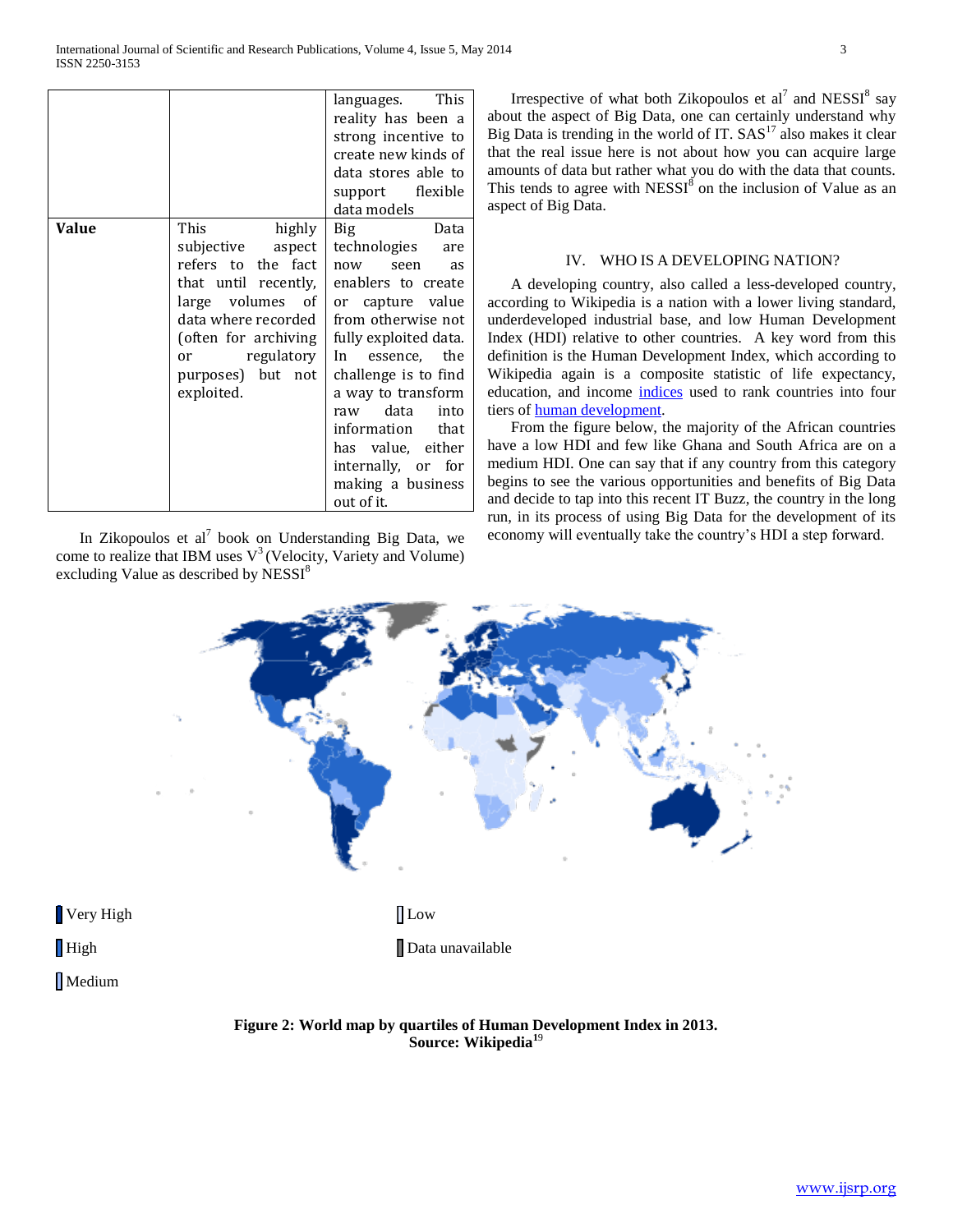## V. WHY BIG DATA FOR DEVELOPMENT IN A DEVELOPING NATION?

## *A. Education*

 Big Data has the potential to revolutionize not just research, but also education<sup>9</sup>. Lets imagine being in a world where we have unrestricted access to a very huge database with zillions of data concerning student's academic performances over the years. What can we do with such massive data? We can quite a lot with it by picking on the value aspect of the data which could be used to design one of the most effective approaches to education, which could start from reading, math, to an advanced level such as the tertiary etc. These available data extracted will not just benefit the student's but also help the ministry or department incharge of education to know how to direct its resources and train the educationists in its country.

## *B. Health Sector*

 The health of every nation's citizen is critical to the growth of the economy. Healthy citizens are likely to bring about growth in production. In the US economy, health care is a large and important segment according to MGI. The health sector of the US economy, like many other economies faces tremendous challenges. Every health sector has multiple and varied stakeholders ranging from the pharmaceutical to the patients. Although the many sectors under healthcare seem to be intertwined, they all have different interests and business incentives. For example, the interest of the National Health Insurance Scheme (NHIS) of Ghana is definitely different from that of the Ghana Medical Association although both have a common goal that is to provide better and quality health services to the patient. In the era of big data, an economy must take an advantage of the massive information in growing its health sector in infrastructure wise, research on diseases and medical instrumentation wise as well.

#### *C. Security*

 The security of a country is very critical. In a country full of insecurities, investors find it very hard to invest in that country and even the indigenes also find it the same causing many indigenes to migrate to other countries. I believe that if the security forces and the government use big data to extract the many digitized messages from the very huge datasets, it will help the government and its security council members come up with better strategies and plans to keep its citizen safe and the nation a harbor for investments.

## *D. Public Sector*

According to  $MGI<sup>1</sup>$ , the public sector can be put into the category of being a large part of the global economy facing tremendous pressure to improve its productivity. When the government / the public sector realize that they have access to large pools of data of which they can take advantage of its powerful ways to improve performance and transparency, they will be awe-stricken.

#### *E. Manufacturing*

 Big data can be used in this arena to examine the multiple points in the value chain be it from the beginning of acquiring and bringing the products to the market to after-sales. Big data

can be used for research and development (RD) that helps to know the market trend, the people's taste for specific goods and many more.

#### *F. Transportation & Energy Sector*

 Big Data can also be used to revamp the transportation industry in most developing countries. The energy sector of an economy is trivial to the survival of the economy in respect to industrialization. If an economy decides to take advantage of Big Data to grow this sector of the economy, then the country is headed for a very strong and robust industries and investments.

#### *G. Telecommunication*

 Another area that could benefit from big data is the telecommunication sector. With an increase in the penetration rate of mobile phones in many developing countries such as Ghana who has a 63% penetration rate per 100 habitants, big data should not be ignored<sup>5</sup>. Many telecommunication industries in the developing countries can use big data to determine the trend of how its consumer uses his or her mobile phone. A consumer could use it for communicating with friends and families only while others use it for mobile money transfer and other stuffs altogether.

## **Table 2: Mobile phone penetration measured by the number of mobile phones per 100 habitants. Source: Google Fusion Tables<sup>5</sup>**

| Country         | Penetration Rate (%) |
|-----------------|----------------------|
| <b>Botswana</b> | 96                   |
| Ghana           | 63                   |
| Mauritania      | 66                   |
| Kenya           | 49                   |
| Nigeria         | 47                   |
| Angola          | 44                   |
| Tanzania        | 40                   |
|                 |                      |

#### VI. CONCLUSION

 According to the McKinsey Global Institute Report on Big Data, the most developed regions such as Europe have the biggest potential to create value through the use of big data. However in my opinion, the developing regions can tap into the many opportunities available through the use of big fata to create value and in the long run help in the development of our continent.

#### **REFERENCES**

- [1] McKinsey Global Institute, " Big data: The next frontier for innovation, competition, and productivity (Report Style)." 2011.
- [2] ISACA. "Big Data Impacts and Benefits (Whitepaper)." March 2013.
- [3] E. Dumbill. "What is Big Data: An Introduction to the Big Data Landscape (Article)." Strata Oreilly, January 11, 2012. http://strata.oreilly.com/2012/01/what-is-big-data.html
- [4] L. Cecera, "Big Data Handbook: How to Unleash the Big Data Opportunity (Report Style), " 2013.
- [5] UN Global Pulse. "Big Data for Development: Challenges & Opportunities." New York. May 2012